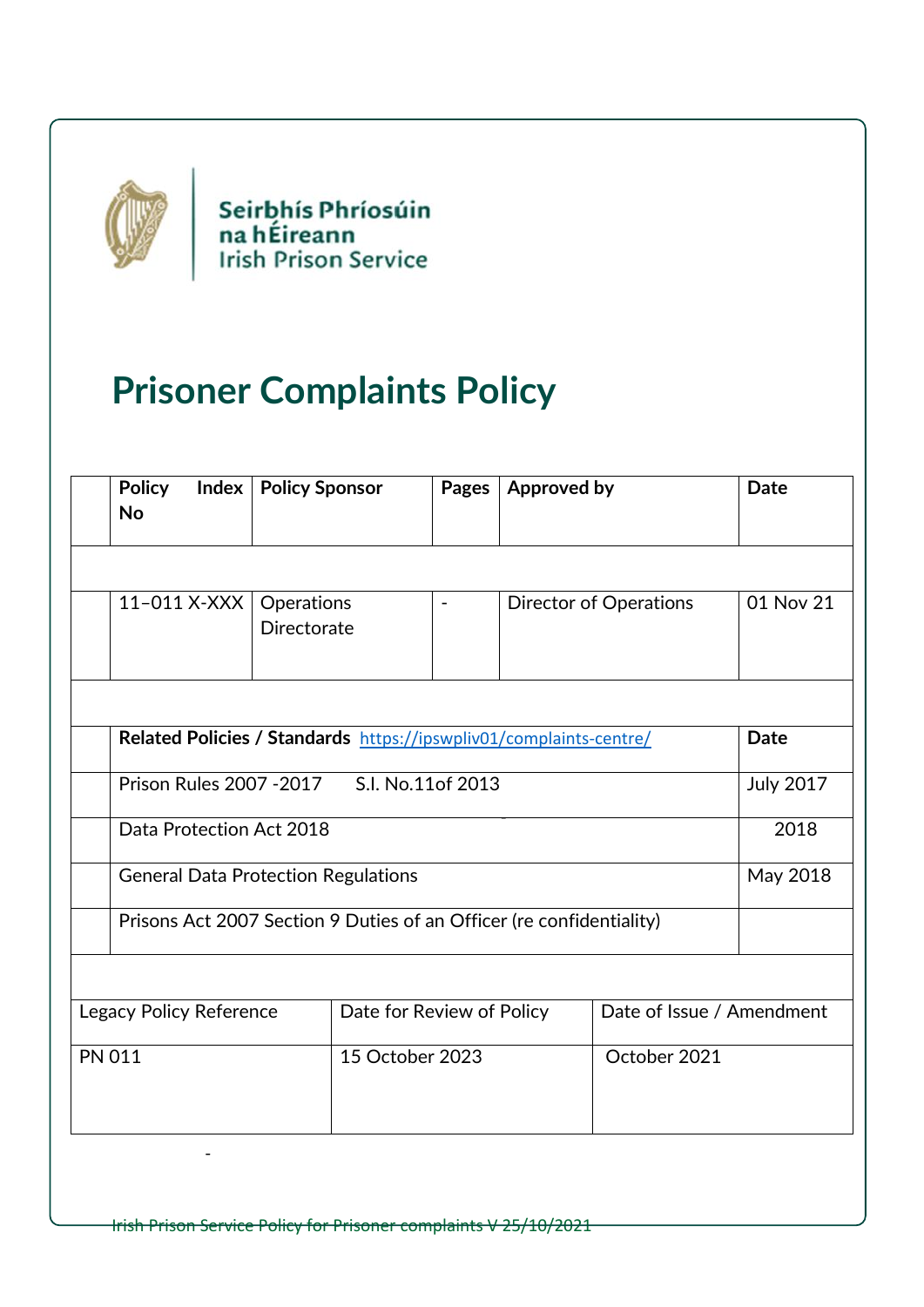## **IPS Policy for Prisoner complaints**

### **Table of Contents**

- 1. Aim of this policy
- 2. Purpose of this policy
- 3. Scope of this policy
- 4. Procedures for implementation
- 5. Related policies /standards
- 6. Definitions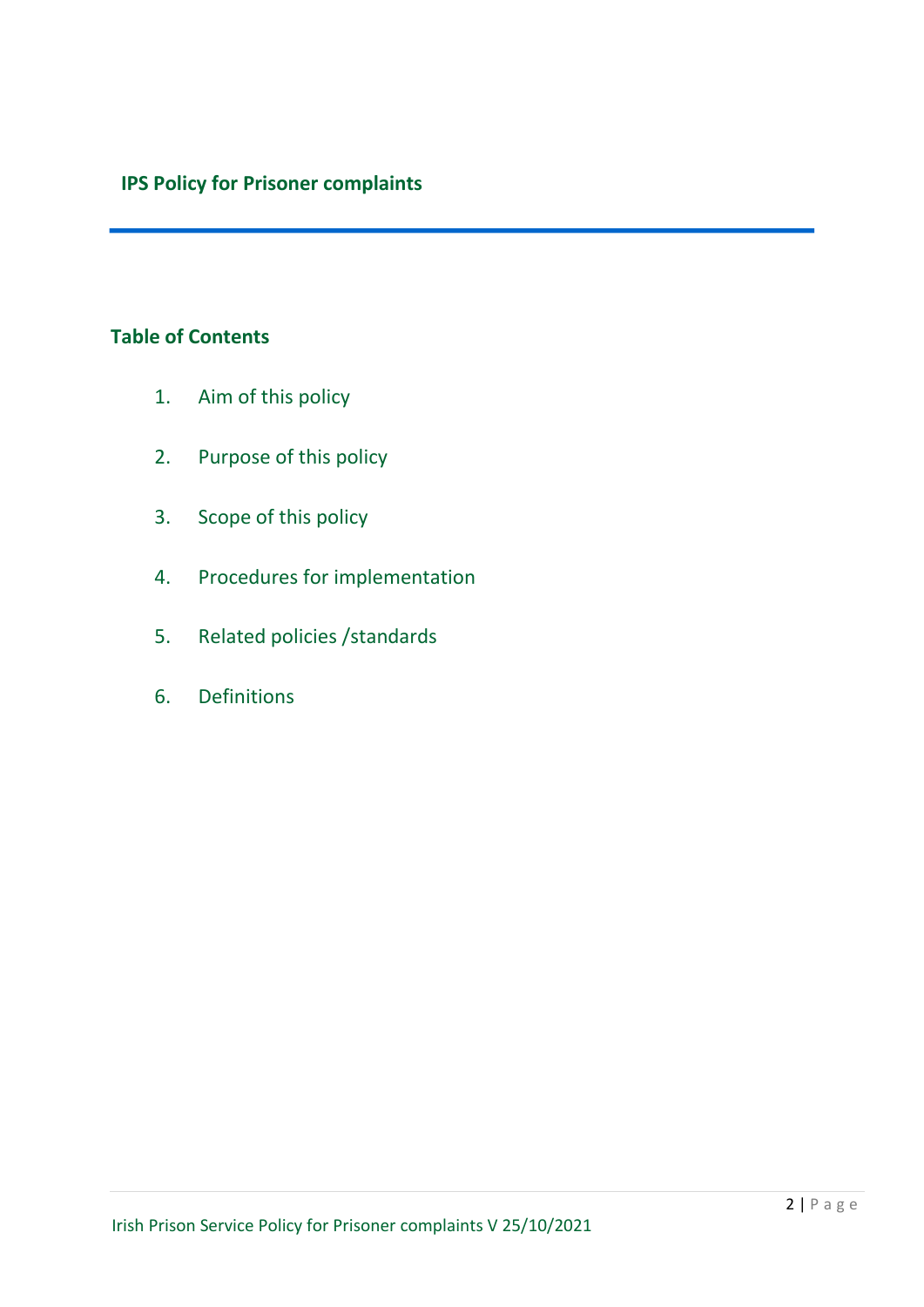### **1. Aim of this policy**

To ensure that:

- 1.1 all investigations of prisoner complaints in the Irish Prison Service are compliant with legislation, the Prison Rules and the procedure laid out in this policy
- 1.2 all Complaints are dealt with in confidence.
- 1.3 all complaints are investigated in a timely, robust and transparent manner.
- 1.4 any prisoner who wishes to make a complaint may do so with the assurance that there will be procedural fairness.

### **Amendments have been introduced to increase the security and confidentiality of the data processing in line with Data Protection principles**.

1.5 In implementing this policy, all processing of personal data must be undertaken in compliance with the General Data Protection Regulation and the Data Protection Acts 2003-2018.

1.6 Requests for information processed under this Policy must be made in line with the provisions of the General Data Protection Regulation (Right of access by the data subject) and Data Protection Act 2018/or the Freedom of Information Act 2014.

### **2. Purpose of this policy**

- 2.1 To provide prisoners with an accessible and effective means to make a complaint.
- 2.2 To present prisoners, IPS staff and others with a basis for confidence in the prisons' complaints system.

### **3. Scope of this policy**

- 3.1 Staff and other persons employed directly or otherwise engaged by the IPS.
- 3.2 Prisoners in our custody.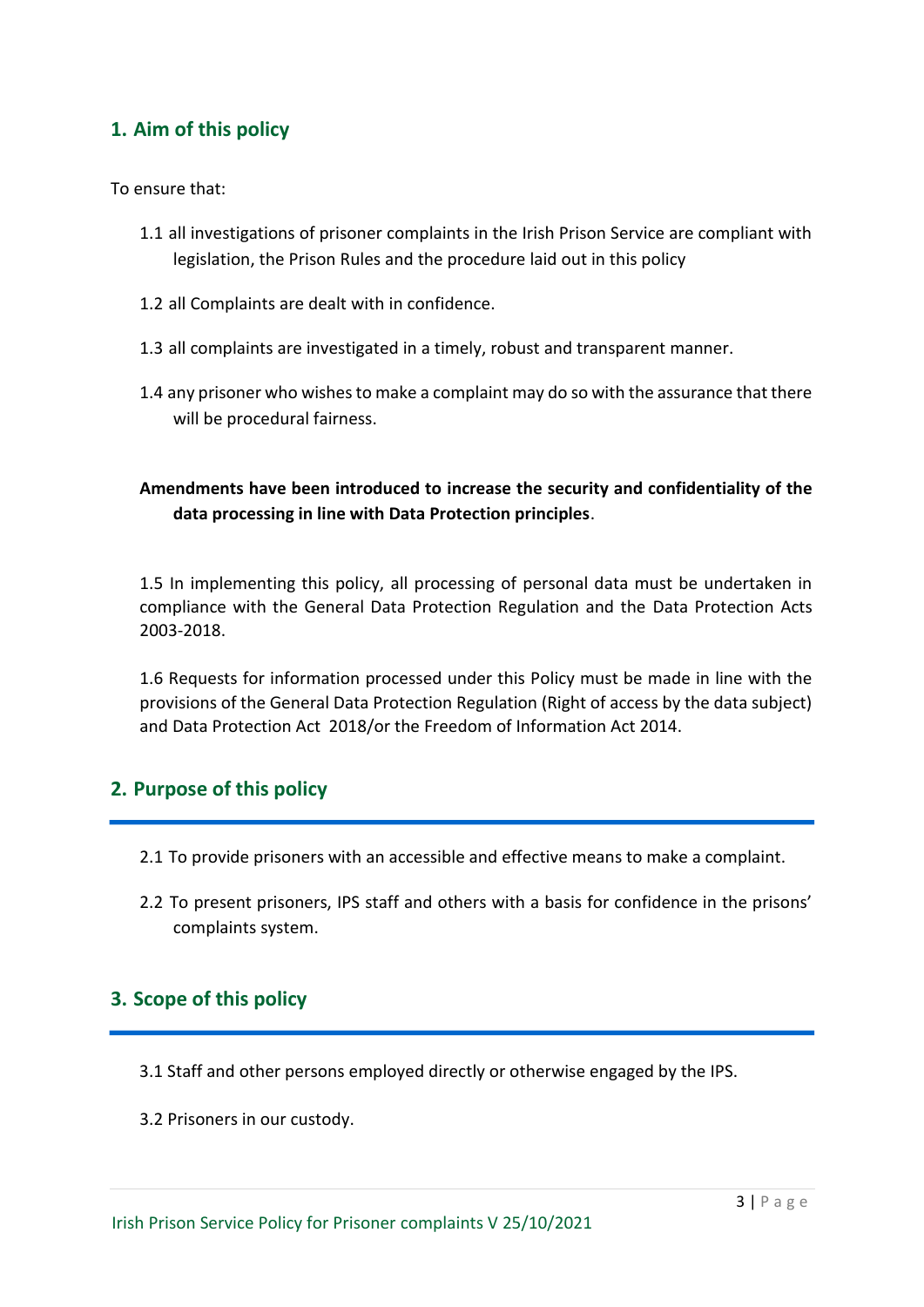### **4. Procedures for implementation**

#### **4.1 Complaints Generally**

- 4.1.1 A standard complaint form to cover all categories of complaints shall be freely available throughout every prison.
- 4.1.2 The Governor shall arrange assistance for any prisoner having difficulty completing a complaint form.
- 4.1.3 Complaint post boxes shall have unique identifying numbers and be located throughout all prisoner accessible areas of a prison.
- 4.1.4 The Governor of the prison shall be responsible for ensuring that:
	- a) All complaint boxes are emptied on each working day
	- b) All complaint forms are brought to a central location
	- c) All complaint forms are assigned a reference number, date stamped and entered into the relevant journal complaints journal and on the PIMS system
	- d) Complaints shall be categorised by the Governor and entered into the relevant journal for such complaints and on the PIMS system.
	- e) All data pertaining to a Category A complaint will be stored on the Irish Prison Service electronic information system which has restricted access.
- 4.1.5 Complaints shall be investigated in accordance with the criteria laid out in this policy forthwith.
- 4.1.6 Any officer, having sight or knowledge of any complaint shall not disclose the contents of such complaint to any third party (other than any disclosure by the investigation officer in accordance with investigative requirements).
- 4.1.7 In cases where a Governor has a suspicion that a situation has arisen which would, if reported, give rise to Category A Complaint, the Governor shall instigate the procedure for the investigation of such an incident as a Category A Complaint even where the prisoner has declined or refused to make a complaint.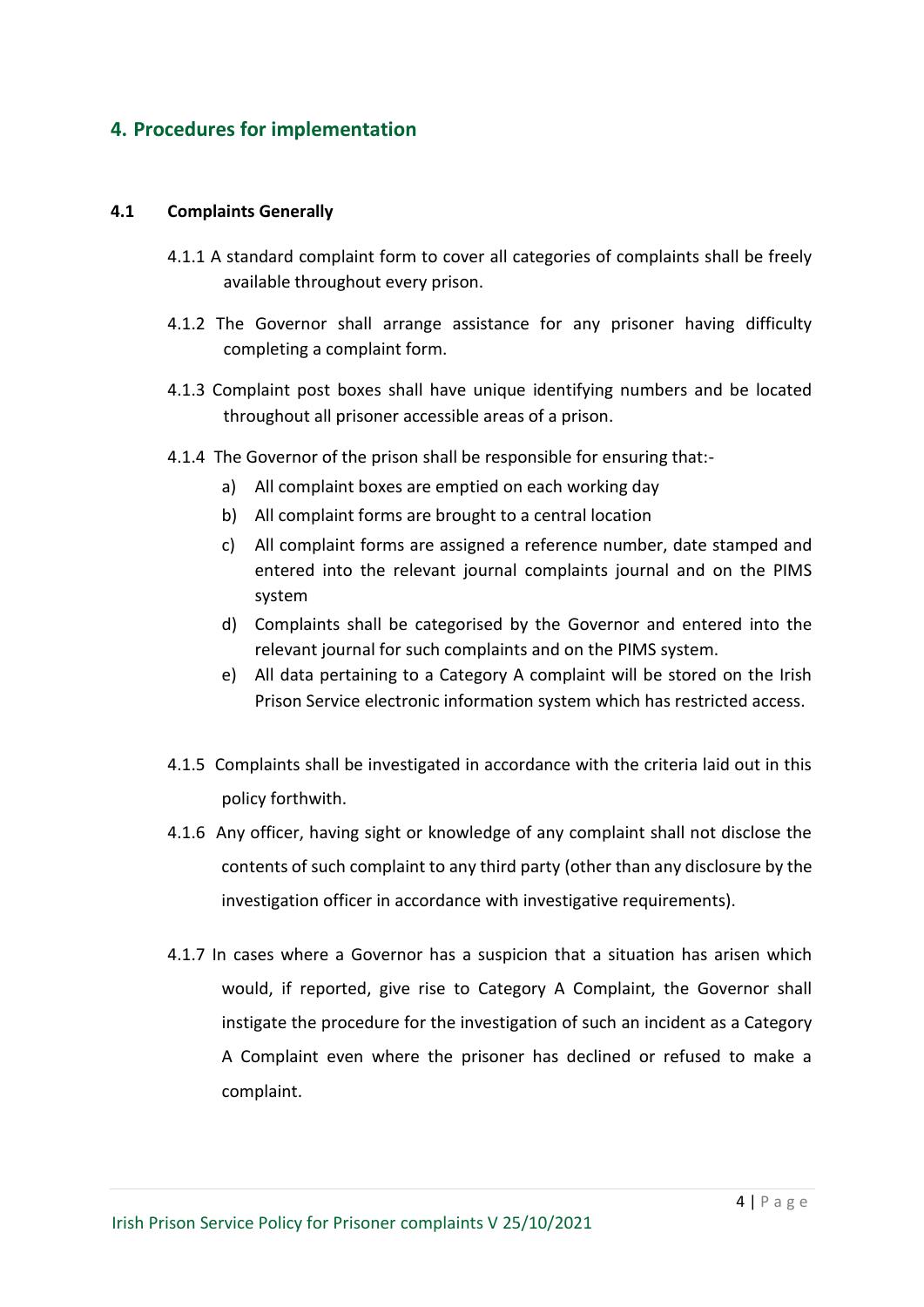- 4.1.8 Where a prisoner withdraws a Category A or Category B Complaint, the circumstances of such withdrawal shall be investigated in accordance with the procedures laid down for such category.
- 4.1.9 The Governor may delegate any functions performable by him/her under this policy. Every function delegated under this policy shall continue to be vested in the Governor. The Governor will ensure investigation of all Categories of Complaints.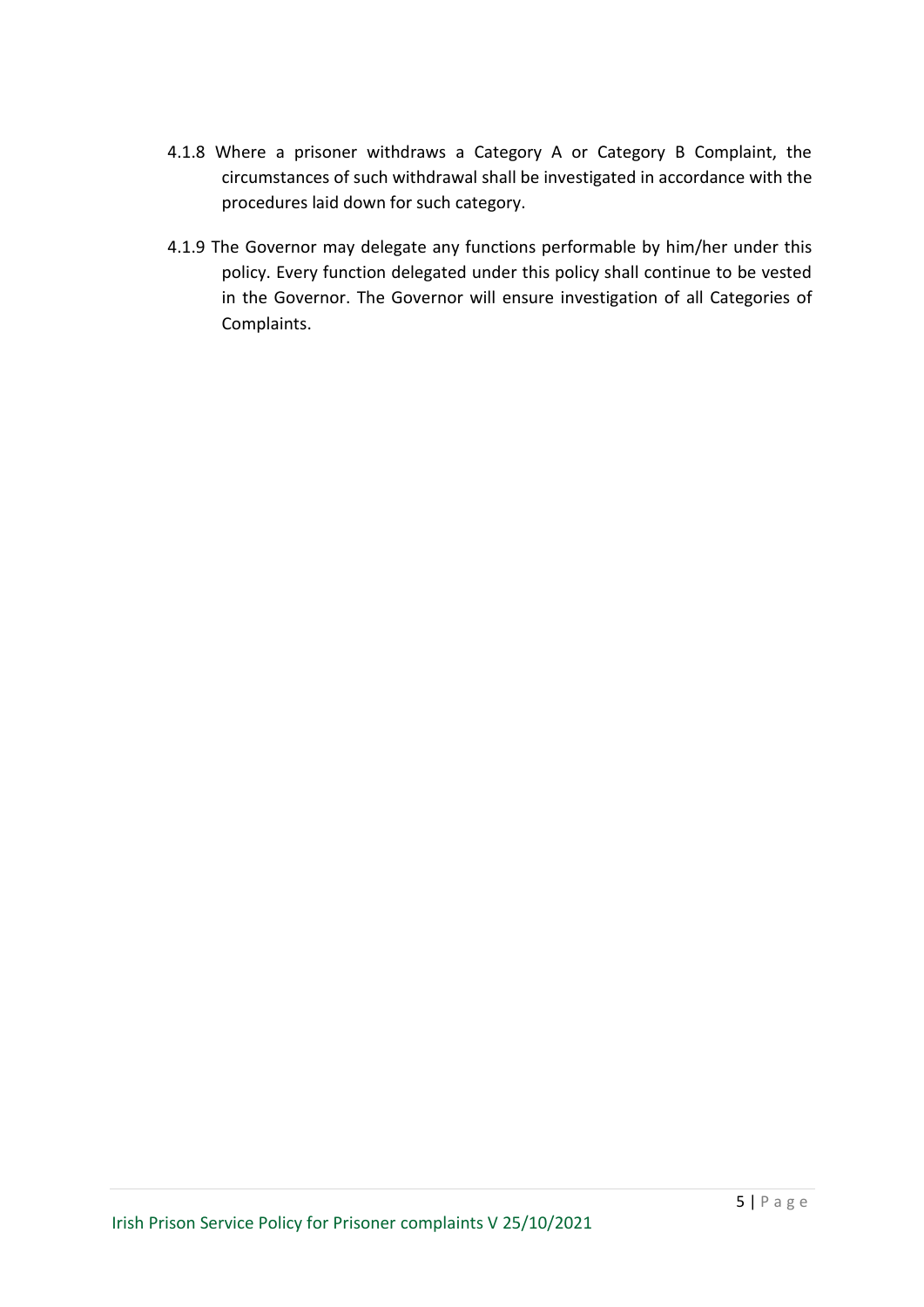#### **4.2 Category A Complaints**

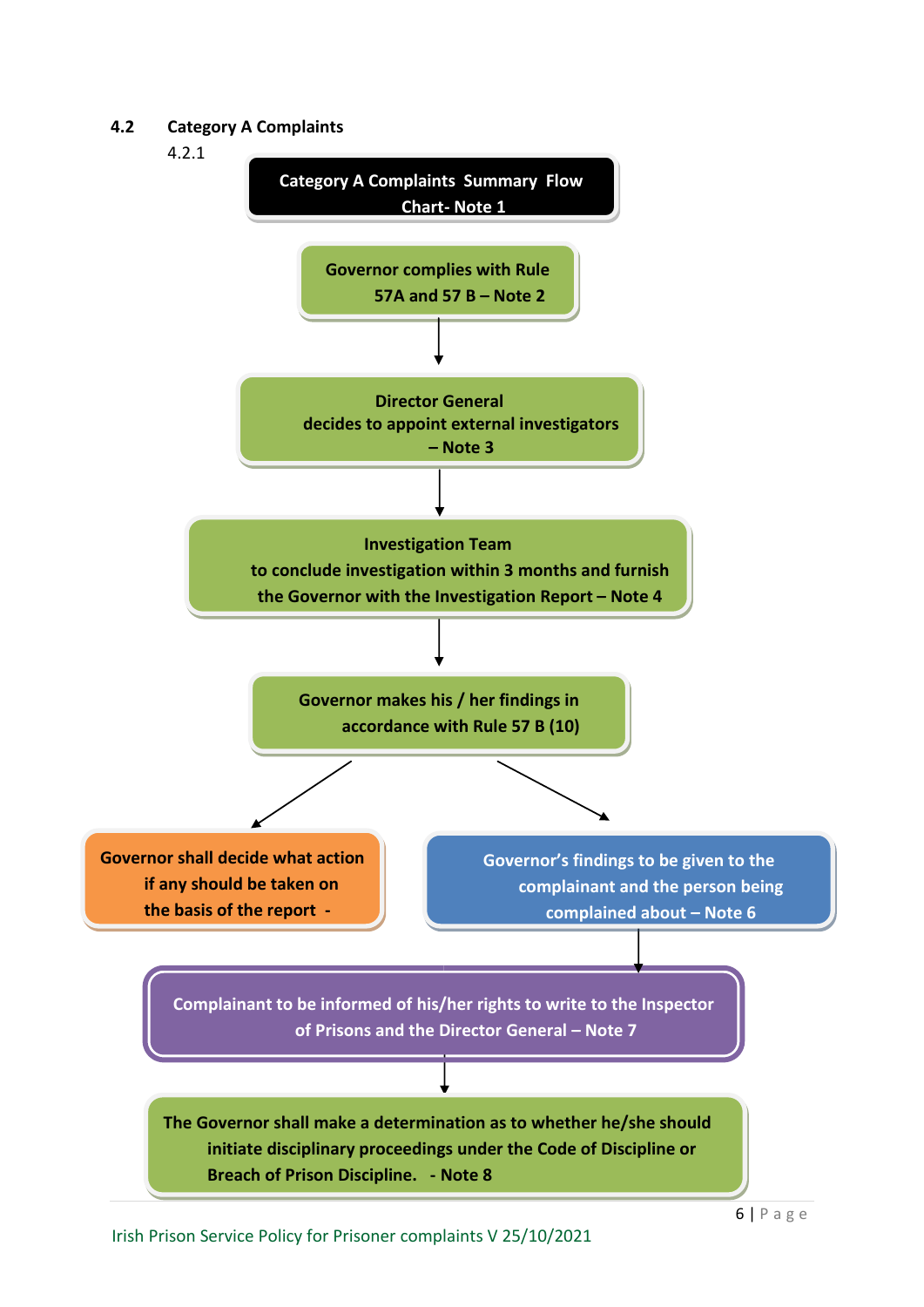#### **4.2.2 Category A Complaint Notes (1 -8)**

- **Note 1** A Category A Complaint is defined in section 57B (1) of the Prison Rules 2007 as-"*Assault or use of excessive force against a prisoner or ill treatment, racial abuse, discrimination, intimidation, threats or other conduct against a prisoner of a nature and gravity likely to bring discredit on the Irish Prison Service".*
- **Note 2** The Governor must comply with Rules 57A and 57B of the Prison Rules 2007. A copy of the relevant Rules is attached in the appendix. The following is a brief summary of the Governor's duties:-
	- Where an allegation that an act has been committed that may constitute a criminal offence – inform An Garda Síochána
	- On being notified of a complaint which he/she categorises as a Category A Complaint:
		- a) Preserve all relevant material including CCTV recordings
		- b) Arrange for the prisoner to be examined and any injuries or marks recorded and photographed if any physical force is alleged
		- c) Arrange for the names of all prisoners, staff and others who may be potential witnesses to be recorded
		- d) Advise the complainant that the complaint is being investigated and the procedures involved
	- Arrange for a record to be kept of:
		- a) The identity of the complainant and the time and date the complaint was made
		- b) Details of the complaint
		- c) Date and time the complaint was notified to the Governor.
		- d) Date and time of the notification to An Garda Síochána and name of the member notified
		- e)
	- Within 7 days of being notified of such a complaint, refer the complaint and the evidence gathered to the Director General and also notify the Inspector of Prisons
- **Note 3** This is covered by Section 57B (5) of the Prisons Rules 2007. The Director General shall appoint an investigation team comprising of one or more persons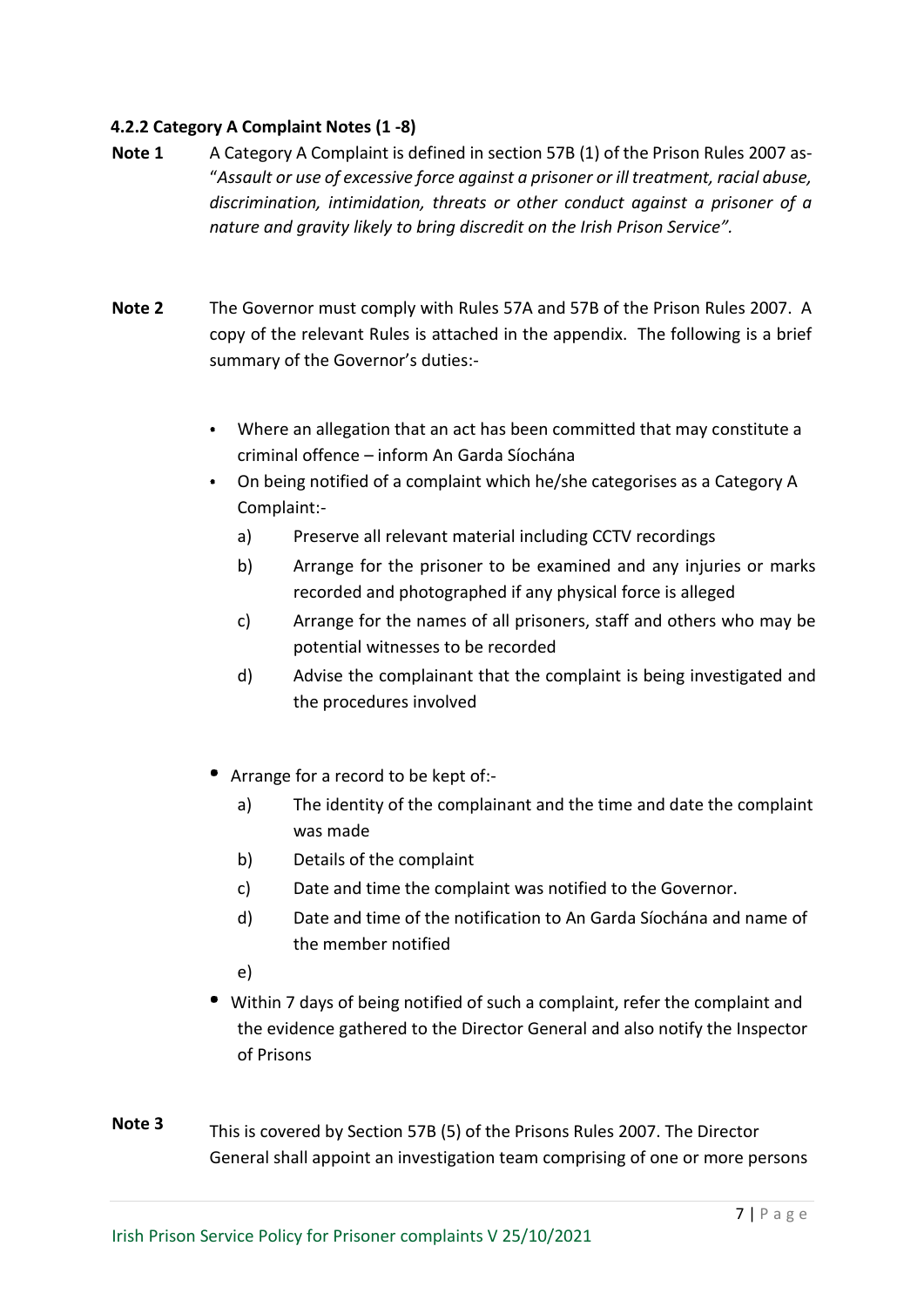to investigate the complaint unless the complaint is determined as vexatious, without foundation or falls outside the scope of Rule 57B.

- **Note 4** These procedures are covered by Section 57B (9) and Section 57B (10) of the Prison Rules 2007.
	- The investigation team may gather evidence, interview persons and take statements. The investigator shall be given access to the prison and all records to which the complaint relates
	- The time limit for the investigation of such complaints should not, except in exceptional circumstances, exceed 3 months.
	- If an investigation is not completed within 3 months an interim report shall be submitted to the Governor and the Director General of the Irish Prison Service documenting the progress made and the reasons why further time is required to complete the report
- **Note 5** This is provided for in Section in 57B (10) of the Prison Rules 2007.
	- The Governor shall make his/her findings on the basis of the report that:- a) There are reasonable grounds for sustaining the complaint
	- b) There are no reasonable grounds for sustaining the complaint,

or

c) It has not been possible to make a determination as set out at (a) or (b) above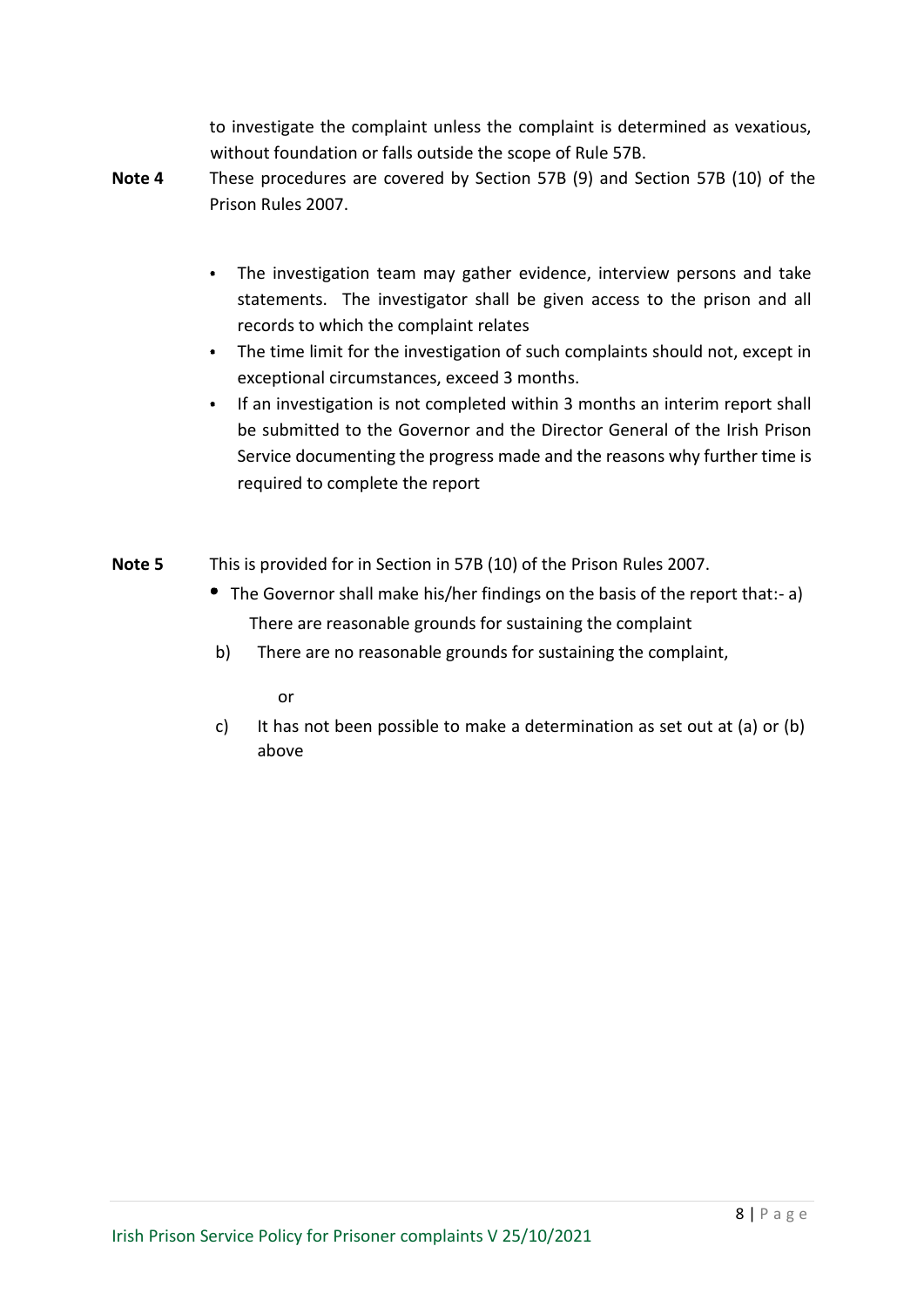- The Governor shall state the reasons for his/her findings The findings and decision of the Governor shall be documented and any matters not in the report but taken into consideration shall be referred to in the
- **Note 6** The Governor shall advise the complainant and any person against whom the complaint was made that the report of the investigation team has been received and give a general outline of the report and advise them of his/her findings and decision. The Governor shall inform the Director General and the Inspector of Prisons of the decision. . No part of the report shall be made public or made known to the complainant or the person against who the complaint is made if it contains adverse findings about an identifiable person or if it might prejudice any criminal proceedings
- **Note 7** The complainant shall be advised that if he/she is not satisfied with the outcome of the investigation he/she may write to the Inspector of Prisons and the Director General of the Irish Prison Service stating why he/she is not satisfied.

documentation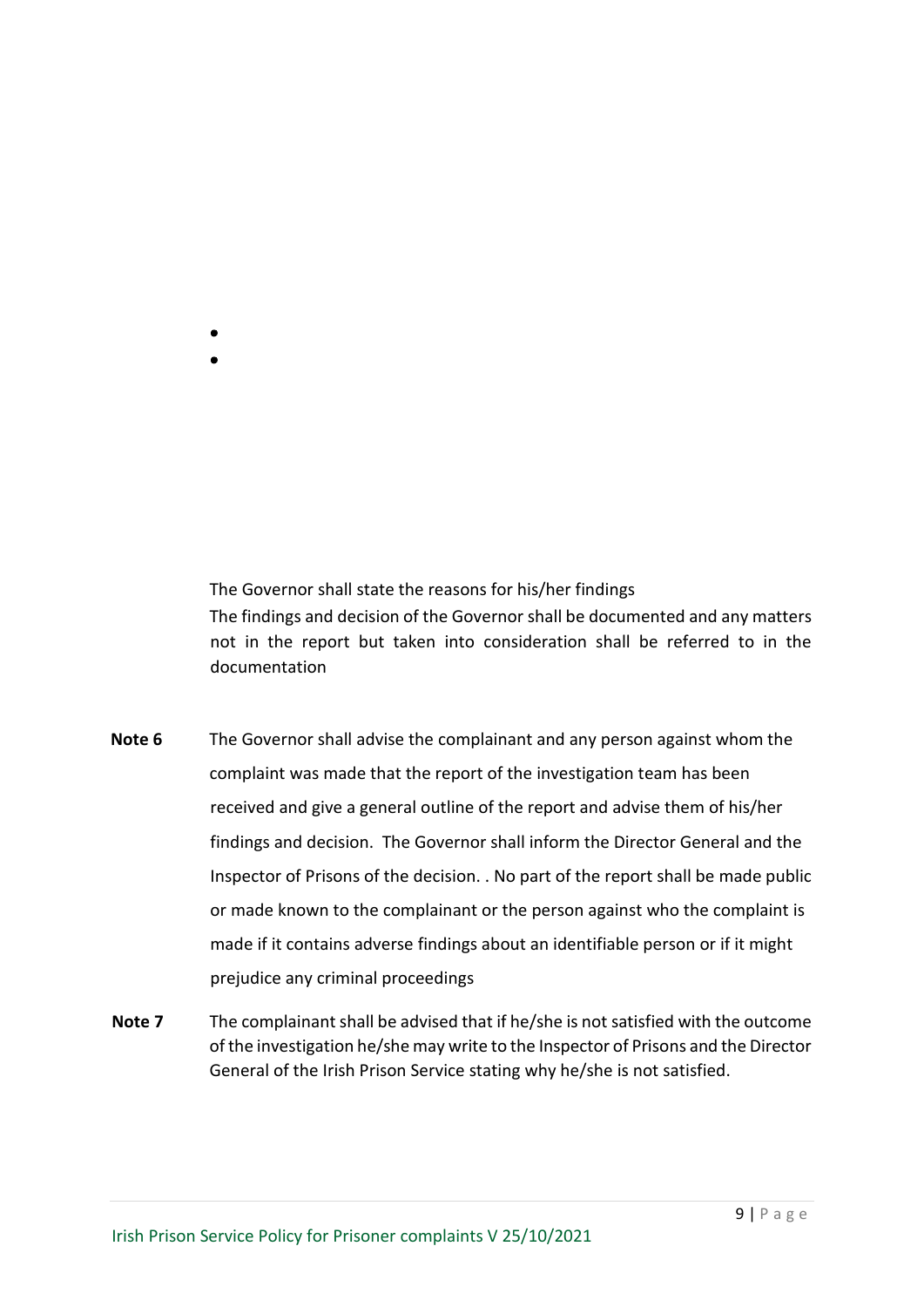**Note 8** The finding of the Governor and the report shall not be a basis for imposing any disciplinary sanctions on an officer or a prisoner. The Governor shall decide whether or not he/she should institute disciplinary proceedings under the Code of Discipline or the Prison Rules 2007. If the Governor decides to initiate proceedings under the Code of Discipline he/she must follow the procedure set out in S.I. No. 289/1996 - Prison (Disciplinary Code For Officers) Rules, 1996. If the Governor decides to initiate a breach of prison discipline it shall be carried out in accordance with Rules 66, 67 & 68 , Prison Rules 2007.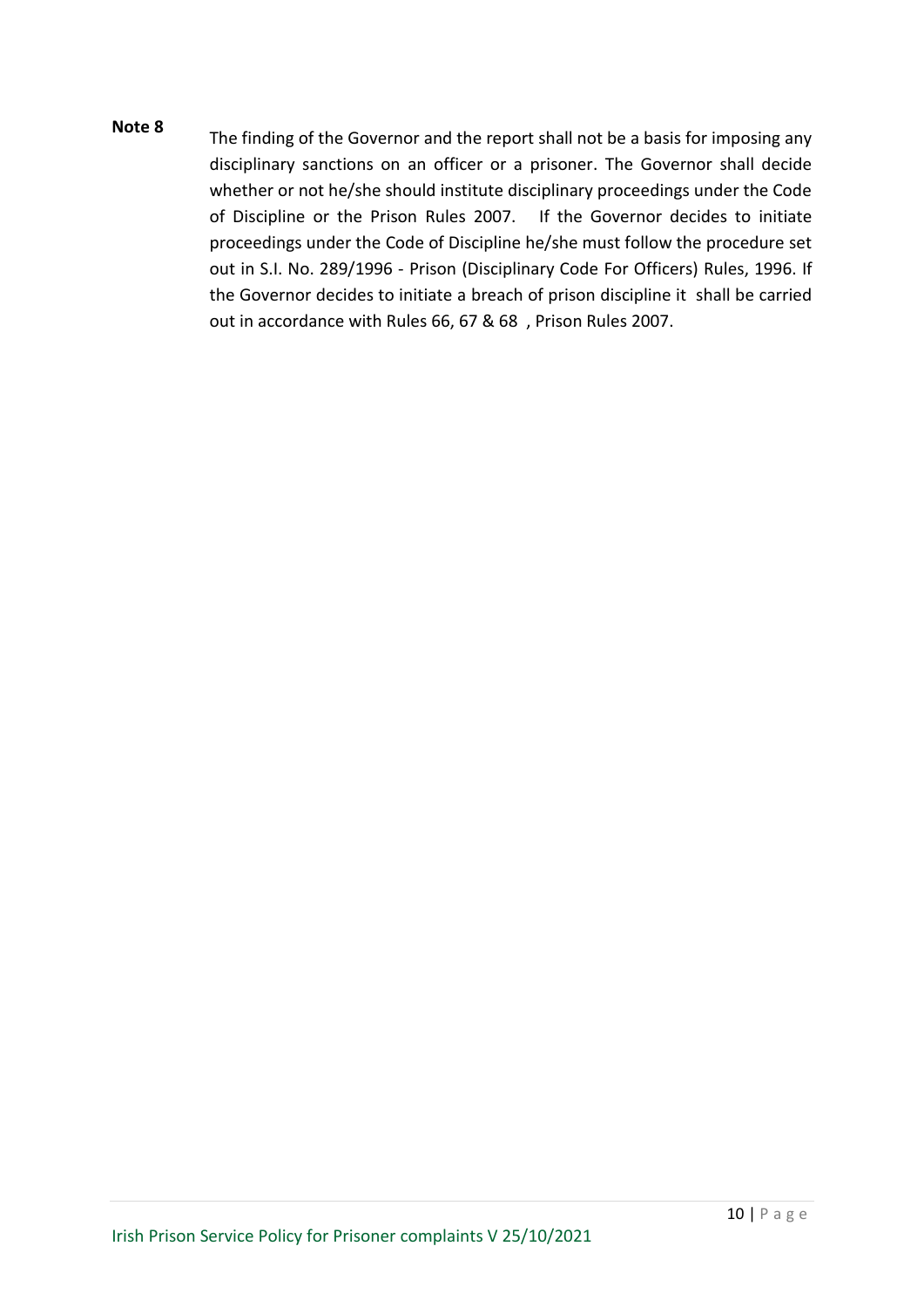#### **4.3 Category B Complaints** 4.3.1

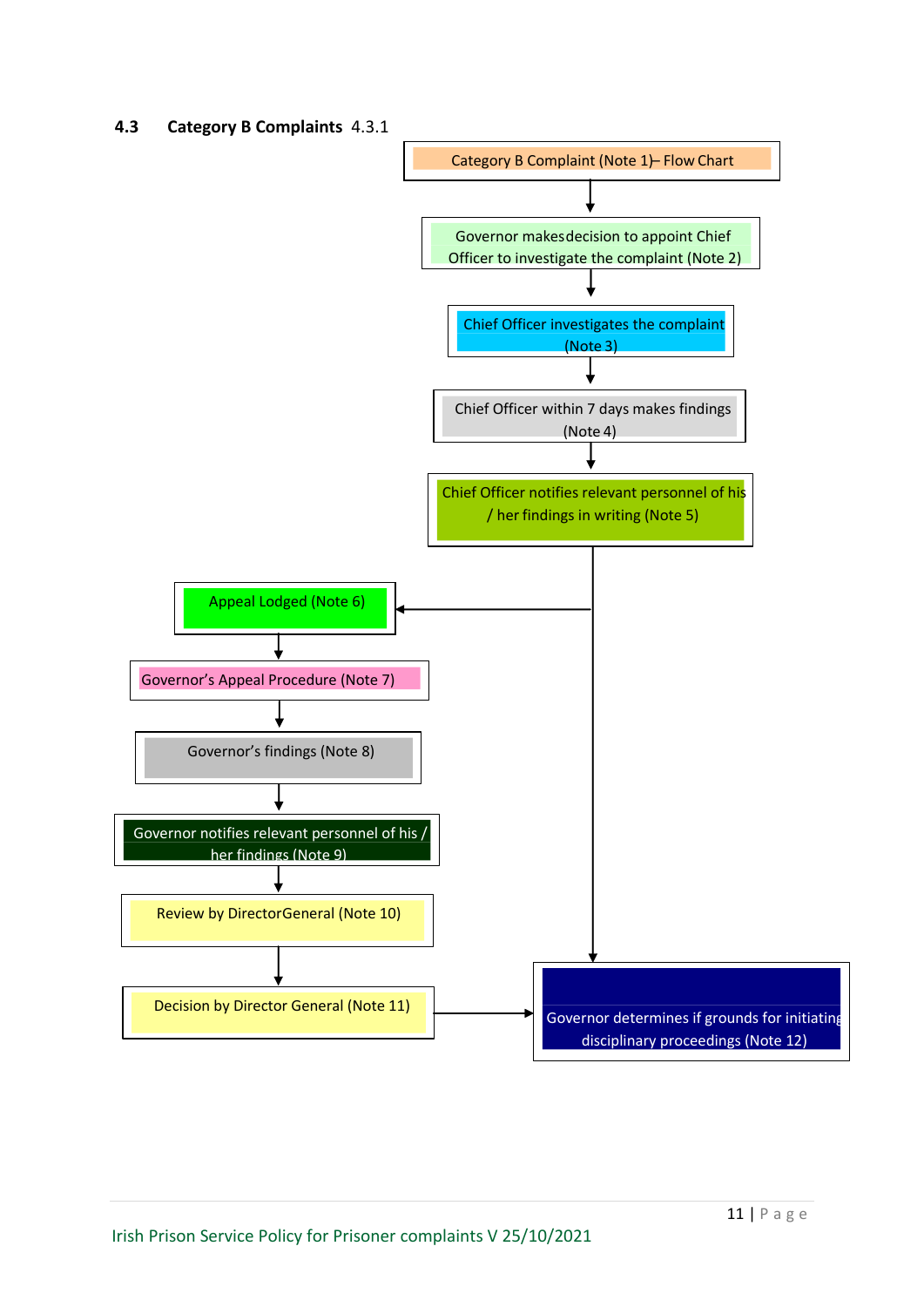#### 4.3.2 Category B Complaint Notes (1 -12)

- **Note 1** Category B Complaints are complaints of a serious nature, but not falling within any other category of complaint. Examples of Category B complaints could include verbal abuse of prisoners by staff, inappropriate searches or any other conduct against a prisoner of a nature likely to bring discredit on the Irish Prison Service. Category B complaints will be investigated by a Chief Officer with recourse to appeal to the Governor and review by the Director General of the Irish Prison Service
- **Note 2** The Governor shall, within 48 hours of being notified of such complain. appoint a Chief Officer in the prison to investigate the complaint. The Chief Officer so appointed shall not be the officer in charge of the area where the incident allegedly occurred or the area where the complainant is accommodated. The Chief Officer shall not have been present at any time during the alleged incident.
- **Note 3** The Chief Officer shall investigate the complaint. To this end the Chief Officer may, *inter alia*, gather evidence, interview persons, take statements, peruse documentation and reports in the prison and view CCTV.

The time limit for the investigation of such complaints shall not, except in exceptional circumstances, exceed 28 days.

If an investigation is not completed within 28 days, from the date that the investigation of same is assigned to a Chief Officer, an interim report shall be submitted to the Governor documenting the progress made and the reasons why the Chief Officer will require further time to complete the report. The complainant shall also be advised of the reasons for any delay.

- **Note 4** On the conclusion of his/her investigation the Chief Officer shall make findings on the basis of his/her report that:
	- a) There are reasonable grounds for sustaining the complaint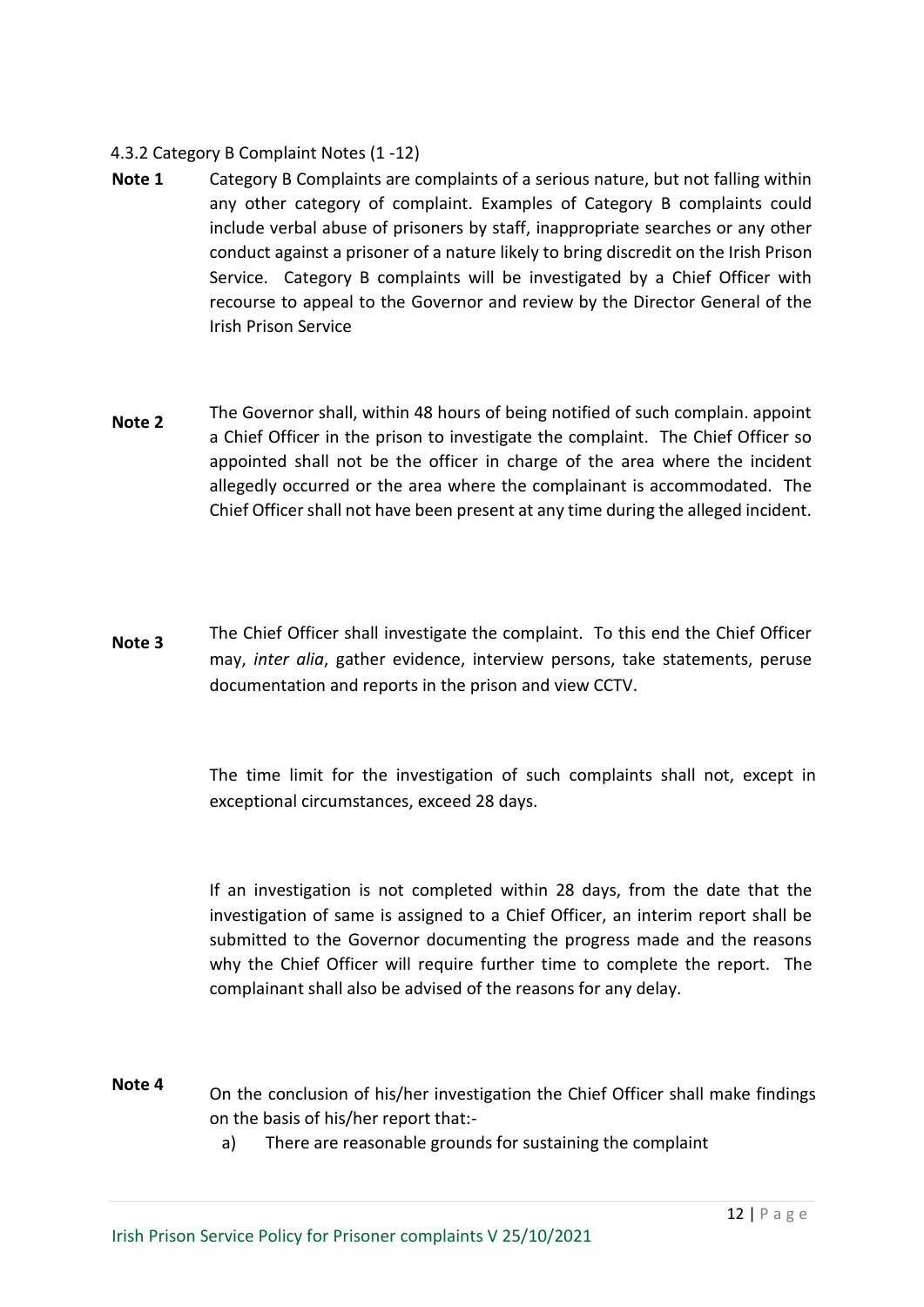- b) There are no reasonable grounds for sustaining the complaint
- c) It has not being possible to make a determination as set out at (a) or (b) above

The Chief Officer shall give reasons for his/her findings.

- **Note 5** The Chief Officer shall within 7 days of the completion of the investigation communicate in writing the outcome of his/her investigation, his/ her findings of the investigation and the reasons for same to the following:
	- a) The prisoner who lodged the complaint
	- b) The Officer, if any, against whom the complaint has been made
	- c) The Governor

The prisoner, who had lodged the complaint, shall be notified in writing of his/her right to appeal to the Governor if dissatisfied with the outcome. The notification shall provide that a time limit of 14 days for lodging such an appeal shall, except in exceptional circumstances, apply. The notification shall also advise the prisoner wishing to appeal that they have a right to submit or have submitted on their behalf such observations as they may wish to offer.

- **Note 6** Where an appeal has been lodged the Governor shall within 7 days of the lodging of the appeal:
	- a) Inform the prisoner who had lodged the original complaint and the officer (if any) against whom the complaint had been made that an appeal process has commenced
	- b) Inform all parties that the appeal will take place on the basis of all documentation received
	- c) Inform all parties that the Governor will carry out further investigations he/she considers relevant where submissions to this effect have been made by either party
	- d) Inform all parties that the outcome will be communicated to all parties
- **Note 7** The Governor shall within 28 days from the date of receiving the appeal: a) Carry out a review of the investigation conducted by the Chief Officer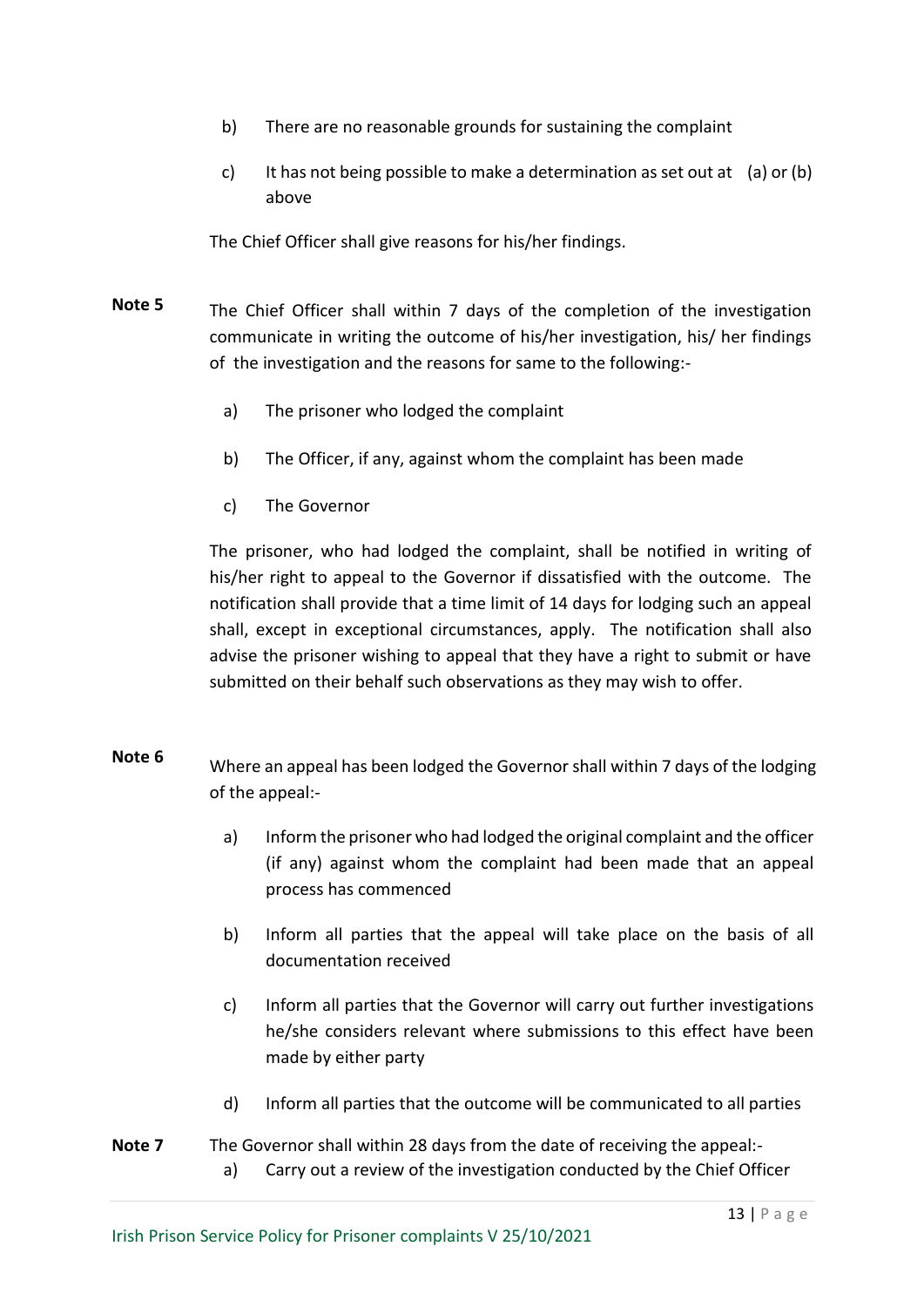- b) Consider any documentation or submissions made by either the complainant or the person complained of
- c) Carry out any further investigation having regard to any observations or submissions made by the appealing party
- **Note 8** The findings and the decision of the Governor shall be documented and if any matters, not in the initial investigation report, are taken into consideration by the Governor these matters shall be referred to in the findings and the decision of the Governor.

The Governor's decision shall determine that:-

- a) No further action be taken and confirm the findings of the Chief Officer
- b) The findings of the Chief Officer be quashed without further inquiry
- c) The appeal cannot be adequately determined without a fresh investigation. In this case the fresh investigation shall not be carried out by the Chief Officer who investigated the complaint in the first case.
- **Note 9** The Governor shall communicate in writing the outcome of his/her investigation, his/her findings and the reasons for same to the following:
	- a) The party who lodged the appeal
	- b) The other party to the process (if any)
	- c) The Director General of the Irish Prison Service

Parties to the appeal shall be notified in writing of their right to seek a review of the decision of the Governor by the Director General of the Irish Prison Service. The notification shall provide that a time limit of 14 days for the lodging of such an application for review shall, except in exceptional circumstances, apply.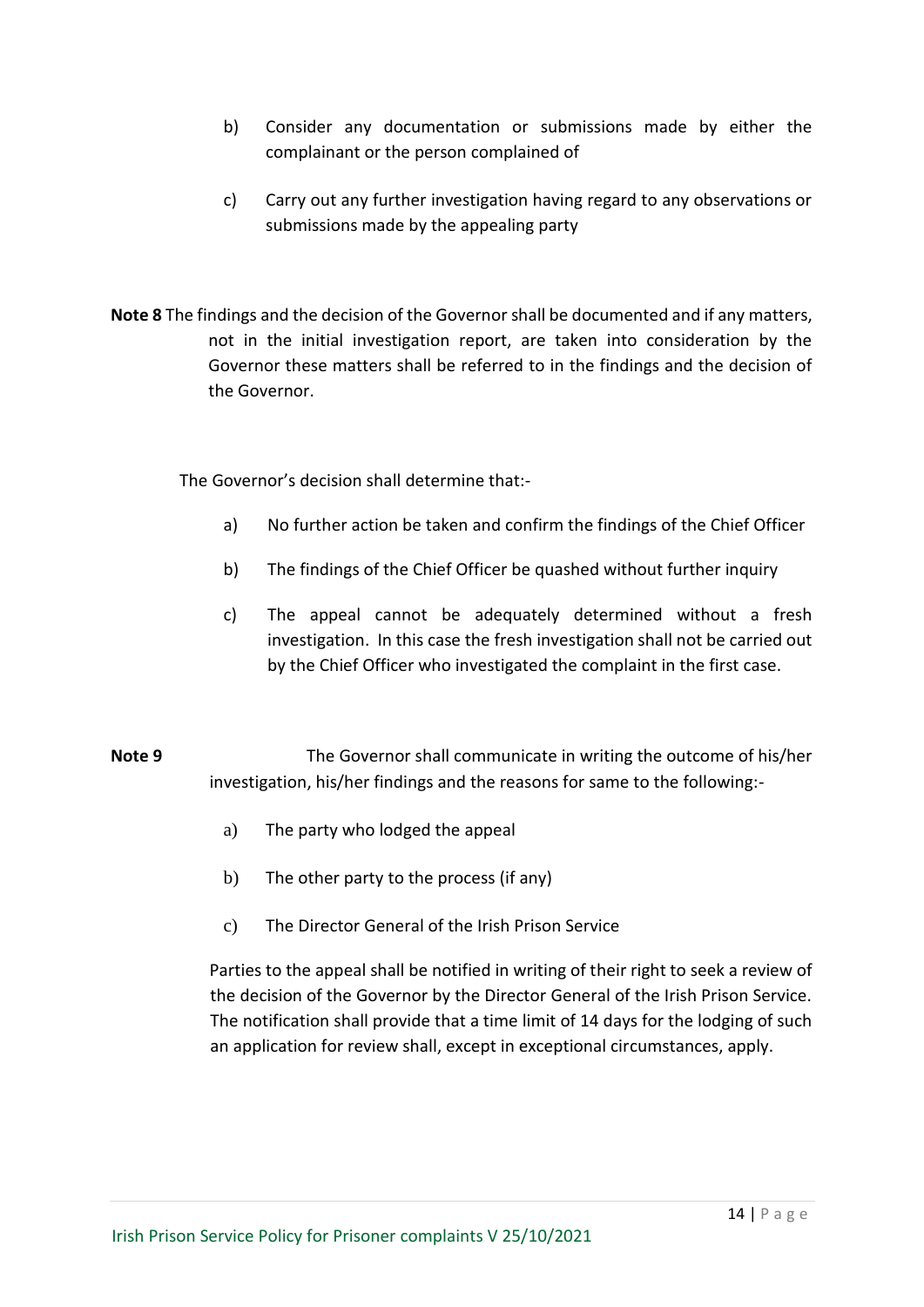- **Note 10** On receipt of an application to review the decision of the Governor the Director General shall within 14 days of such receipt carry out a review of the decision and findings of the Governor. This review shall be confined to a review of the procedures followed by the Governor to determine that fair procedures have been followed and that the decision and findings of the Governor are consistent with the supporting evidence.
- **Note 11** The Director General of the Irish Prison Service shall within 14 days of finalising his review of the Governor's decision, inform all parties including the Governor of his/her decision and explain the reasons for same.

The Director General's decision shall determine that:-

- a) The Governor's decision is upheld on the basis that correct and fair procedures were followed and findings are consistent with the supporting evidence, or
- b) That correct and/or fair procedures had not been followed and/or findings are not consistent with the supporting evidence. The Director General may direct a new investigation be initiated. .
- **Note 12** The finding of the Governor and the report shall not be a basis for imposing any disciplinary sanctions on an officer or a prisoner. The Governor shall make a determination as to whether he/she should initiate disciplinary proceedings under the Code of Discipline or the Prison Rules 2007.

If the Governor decides to initiate proceedings under the Code of Discipline he/she must follow the procedure set out in S.I. No. 289/1996 - Prison (Disciplinary Code For Officers) Rules, 1996. If the Governor decides to initiate a breach of prison discipline it shall be construed in accordance with Rule 66, 67 & 68, Prison Rules 2007.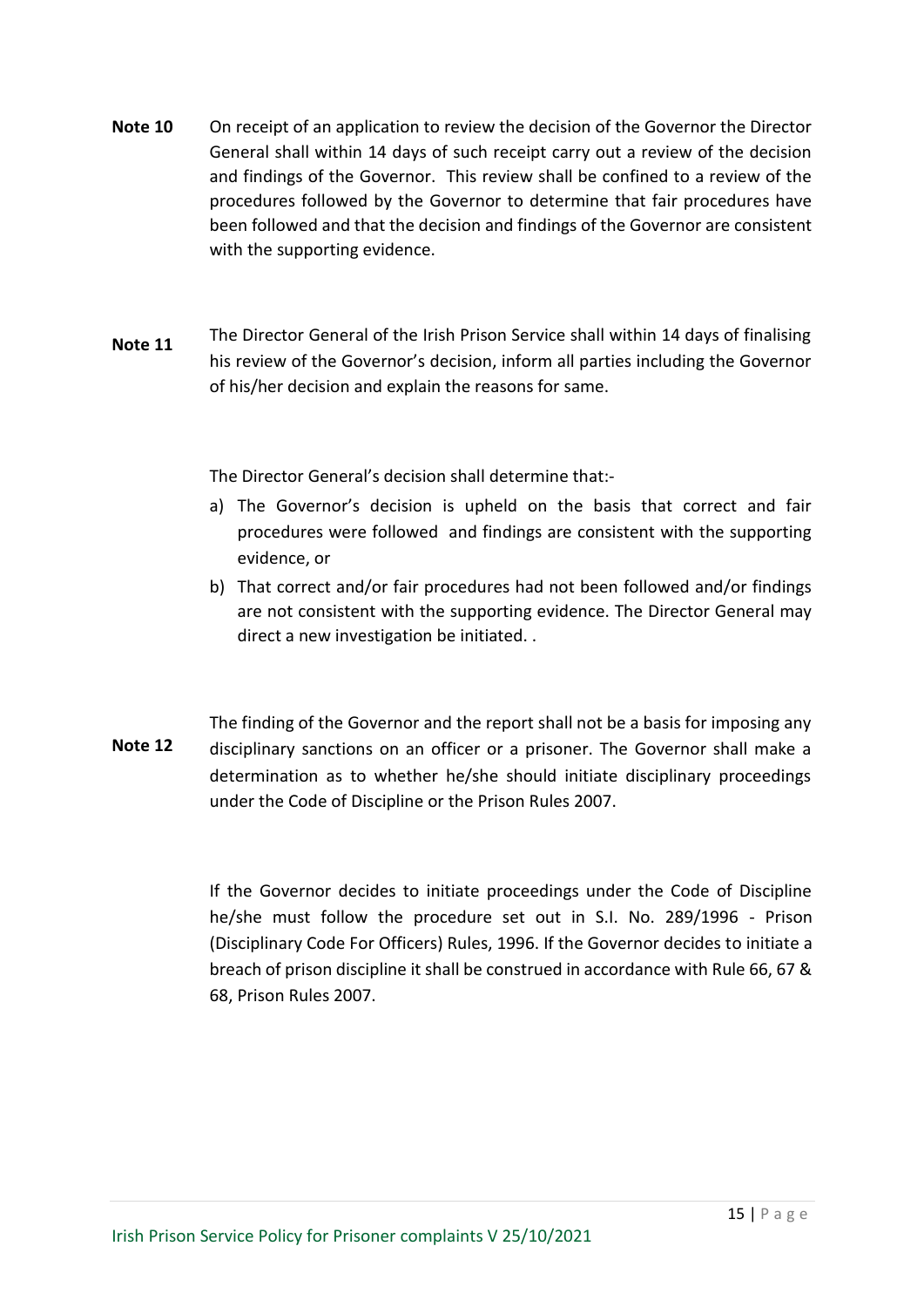#### **4.4 Category C Complaints**

- **4.4.1** Category C Complaints are basic service level complaints (and may include complaints about visits, phone calls, reception issues, missing clothes, not getting post on time, not getting appropriate exercise).
- **4.4.2** Category C Complaints will arise in two ways, namely, by informal complaints made to officers and by written complaints on complaint forms.
- **4.4.3** Where complaints or requests are made of staff these must be documented and recorded in a special journal and/or on the PIMS system.
- **4.4.4** The Governor may delegate the investigation of Category C complaints to an officer not below the position of Class Officer whether they arise by verbal complaint (or request for information) or the more formal procedure whereby a complaint form is filled out.
- **4.4.5** Category C Complaints should be resolved as soon as possible it is expected that a reply or acknowledgement could be provided within 24 hours- although resolution may not be possible within that timeframe. The complainant should be kept aware of ongoing developments in relation to the complaint.
- **4.4.6** The Class Officer shall record the steps taken to resolve the Category C Complaints, the explanation given to the prisoner with the date, time and place where the prisoner was informed.
- **4.4.7** All prison staff and others working in the prison shall cooperate with Class Officers in their endeavours to resolve Category C Complaints.
- **4.4.8** If a Category C Complaint cannot be resolved the prisoner must be given a written explanation as to the reasons why the complaint cannot be resolved.
- **4.4.9** The Senior Chief Officer in the prison shall maintain constant oversight of the Category C Complaints procedure and shall take immediate action to resolve any matters outstanding in excess of 48 hours.

#### **4.5 Category D Complaints**

- **4.5.1** Category D complaints are complaints against professionals which, for example, may include medical personnel, legal/financial representatives.
- **4.5.2** Where possible, medical/healthcare complaints shall be resolved through local resolution.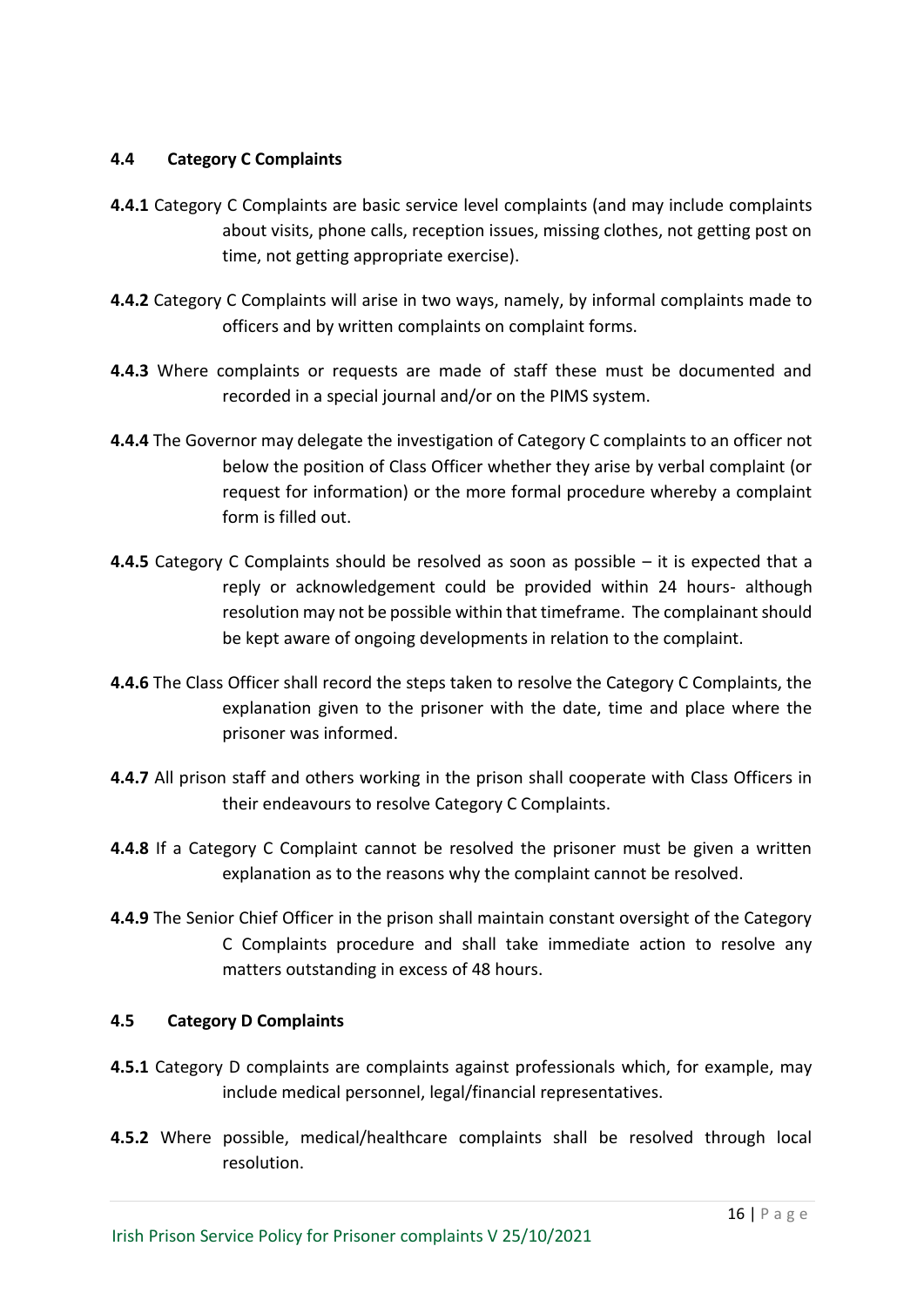- **4.5.3** Category D Complaints may also fall into Categories A, B or C to be investigated.
- **4.5.4** Where Category D Complaints cannot be resolved locally, the prisoner shall be informed of the relevant professional body that he/she may contact. Appropriate assistance must be afforded to any prisoner endeavouring to make contact with the relevant professional body.

#### **4.6 Category E Complaints**

- **4.6.1** Category E Complaints are those made by visitors to the prison. Complaint forms shall be available in all areas where visitors have access to.
- **4.6.2** Category E Complaints shall be categorised and investigated accordingly.
- **4.6.3** On receipt of a complaint a written acknowledgement shall be sent to the complainant by post. This acknowledgment should contain the name of the prison complaints coordinator.

#### **4.7 Category F Complaints**

- **4.7.1** Category F complaints relate to complaints against decisions made by IPS Headquarters in relation, for example, to such matters as the granting of temporary release, prison transfers.
- **4.7.2** Apart from exceptional circumstances where the giving of such information could jeopardise the security or good order of a prison, all prisoners shall have an entitlement to answers to reasonable queries raised by them in relation to matters referred to in 4.7.1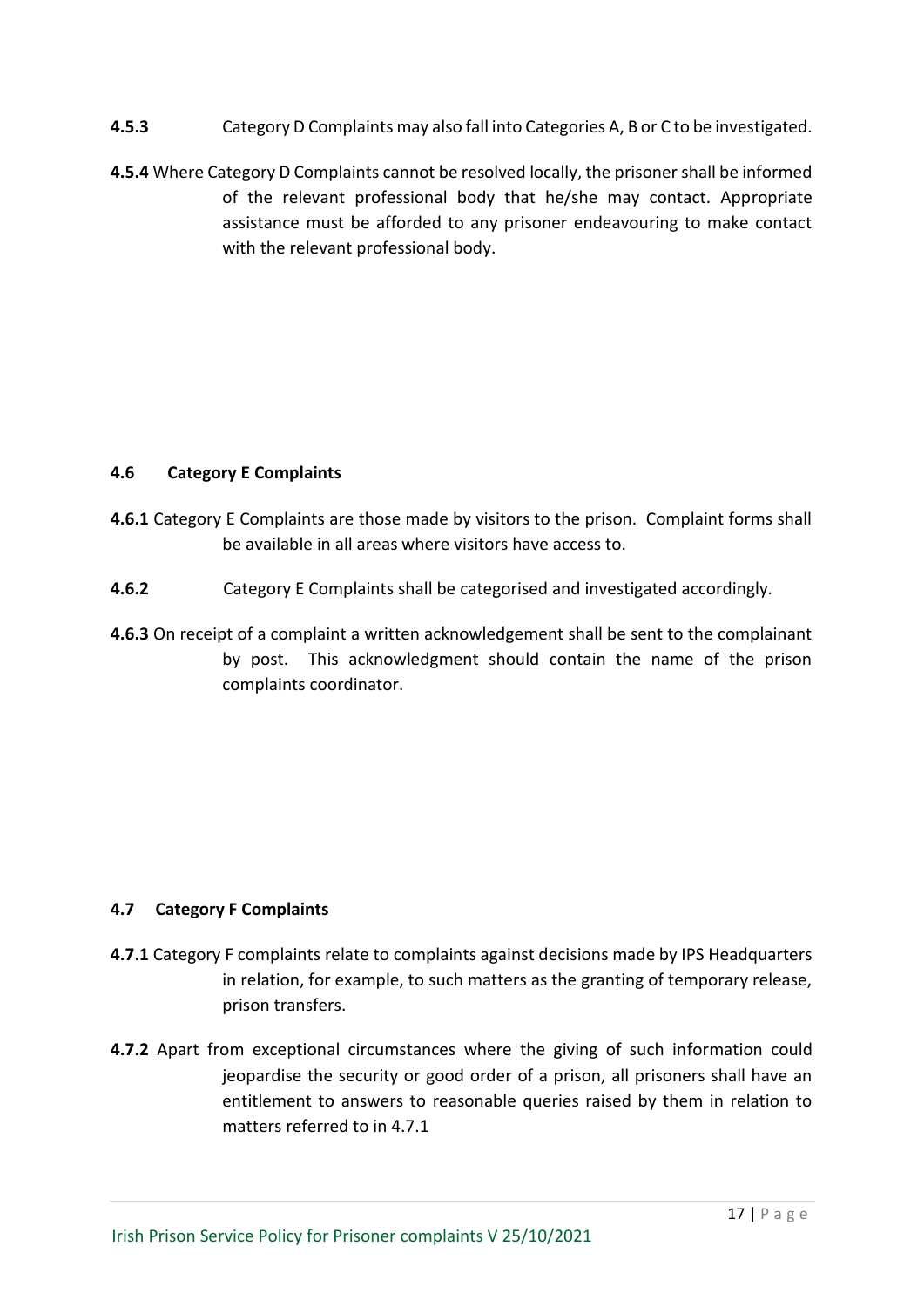**4.7.3** Replies to requests for information shall be made in writing to the prisoner within 7 days of receipt of such a request. Replies to complaints against decisions made by IPS Headquarters shall be made in writing to the prisoner within 4 weeks of receipt of such a complaint.

### **5. Related policies /standards**

Management of IPS Prisoner Complaints Protocol for managing Cat D – Healthcare complaints

Framework of Investigations under the IPS Prisoner Complaints

The Prison Rules 2007 (S.I. 252 of 2007)

### **6. Definitions**

Governor - the Governor of a prison or other officer for the time being authorised to perform all or any of the functions of Governor of the prison concerned;

### **Appendices**

Appendix I – Rule 57A *Complaints of a criminal offence* & 57B *Preparation of internal reports on complaints* of the Prison Rules 2007 as inserted by S.I. No. 11 of 2013 Prison Rules

(Amendment) 2013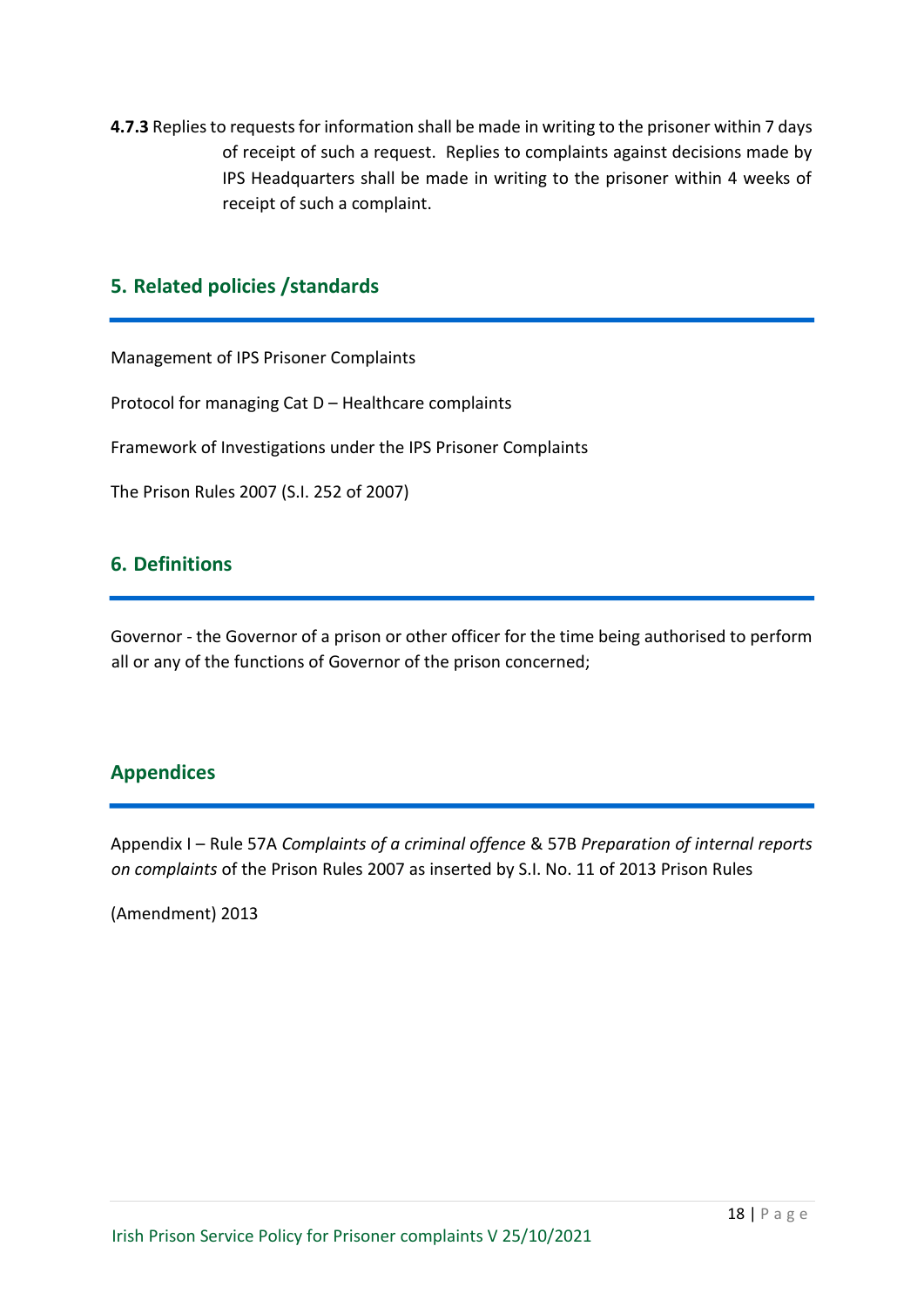### **Appendix I** – Rule 57A & 57B Prison Rules 2007*- S.I. No. 11 of 2013 Prison Rules (Amendment) 2013*

57A.

(1) Any allegation by a prisoner to a prison officer or a member of the Irish Prison Service that an act has been committed that may constitute a criminal offence shall be notified, by such officer or member, to the Governor and to the Garda Síochána and the Governor shall arrange for a record to be kept of—

(a) the identity of the complainant and the time and date the complaint was made,

(b) the details of the complaint,

(c) the time and date the complaint was notified to the Governor, and (*d*) the time and date of the notification to the Garda Síochána and the name of the member notified.

(2) The Governor shall, on being notified of such a complaint—

(a) arrange for any relevant evidence, including CCTV recordings, to be preserved as long as they may be required for any investigation by the Garda Síochána, or any criminal proceedings,

(b) arrange for the prisoner in question to be examined and any injuries or marks recorded and photographed if any physical force is alleged, and

(c) arrange for the names of all prisoners, staff and others who may be potential witnesses to be recorded.

57B.

- (1) (*a*) This Rule shall apply to any complaint made after the Rule comes into operation by any person alleging—
	- (i) assault or use of excessive force against a prisoner, or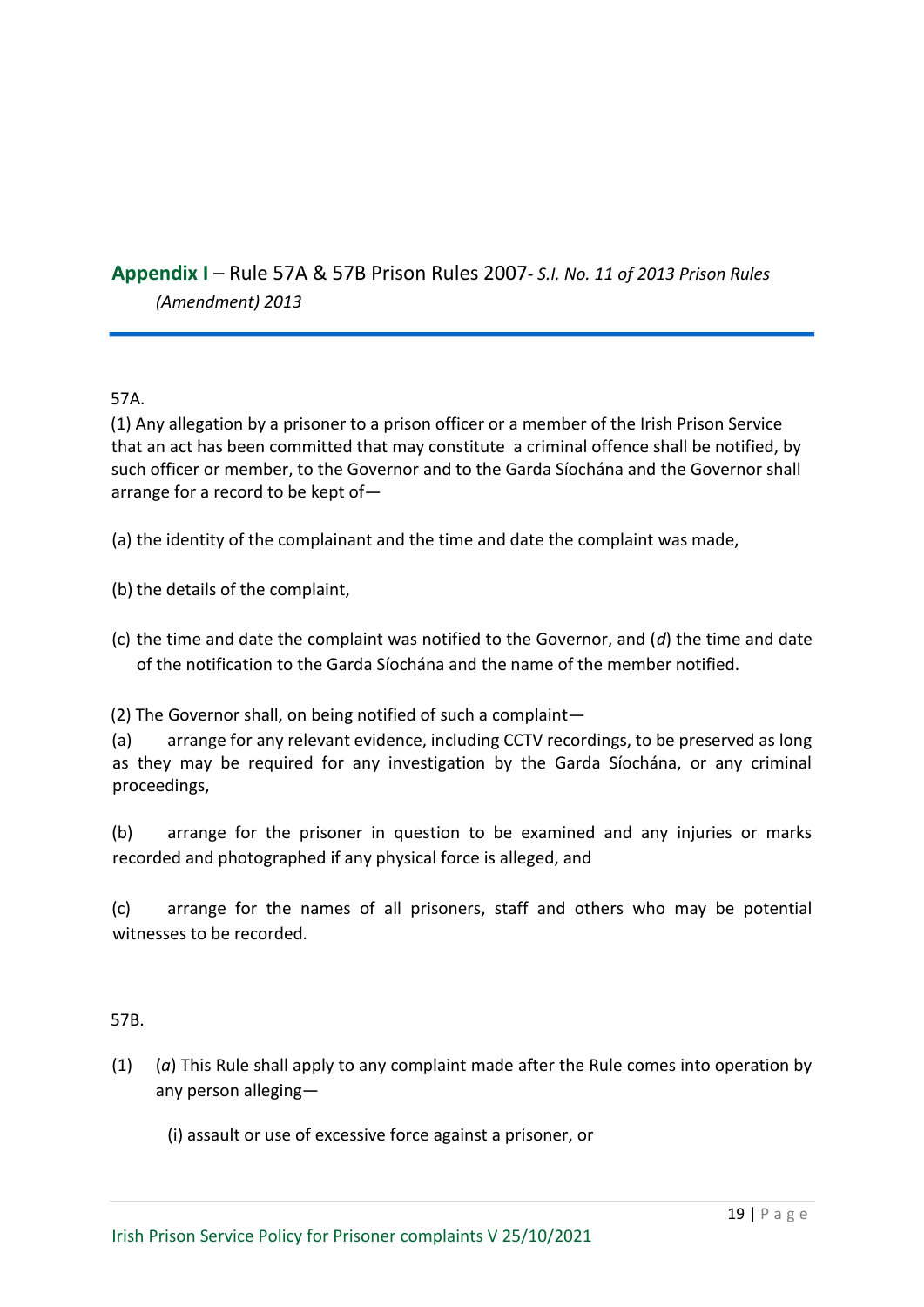- (ii) Ill treatment, racial abuse, discrimination, intimidation, threats or any other conduct against a prisoner of a nature and gravity likely to bring discredit on the Irish Prison Service, whether or not the incident occurred before this Rule comes into operation and shall apply notwithstanding Rule 57A.
- (b) It shall not be necessary to duplicate a record for the purposes of this Rule if a record has already been made for the purposes of Rule 57A.
- (c) Nothing shall be done under this Rule which might interfere with or prejudice any investigation by the Garda Síochána or possible criminal proceedings.
- (2) (*a*) It shall be the duty of every prisoner, prison officer and other member of prison staff whether engaged under a contract of employment or a civil servant, to whom a complaint is made, to notify the Governor of any such complaint to which this Rule applies.
	- (b) The Governor shall arrange for a record to be kept of the:
		- (i) identity of the complainant and the time and date the complaint was made,
		- (ii) details of the complaint, and
		- (iii) time and date the complaint was notified to the Governor.
	- (c) If necessary the complainant shall be given assistance to record his or her complaint in writing. The prisoner shall be assured that the complaint can be made without fear of repercussions and the Governor shall take any steps necessary to ensure that there is no victimisation of the prisoner.
	- (d) If the Governor is a subject of the complaint, the Governor shall forthwith notify the Director General of the Irish Prison Service and the Inspector of Prisons.
- (3) The Governor shall, on being notified of such a complaint, or if the provisions of subparagraph (2) (*d*) apply, such other person as may be designated by the Director General of the Irish Prison Service (hereafter referred to as the "Designated Officer"),

(a) arrange for any relevant material, including CCTV recordings, to be preserved as long as they may be required for any investigation by the Garda Síochána and any investigation under this Rule, or any proceedings,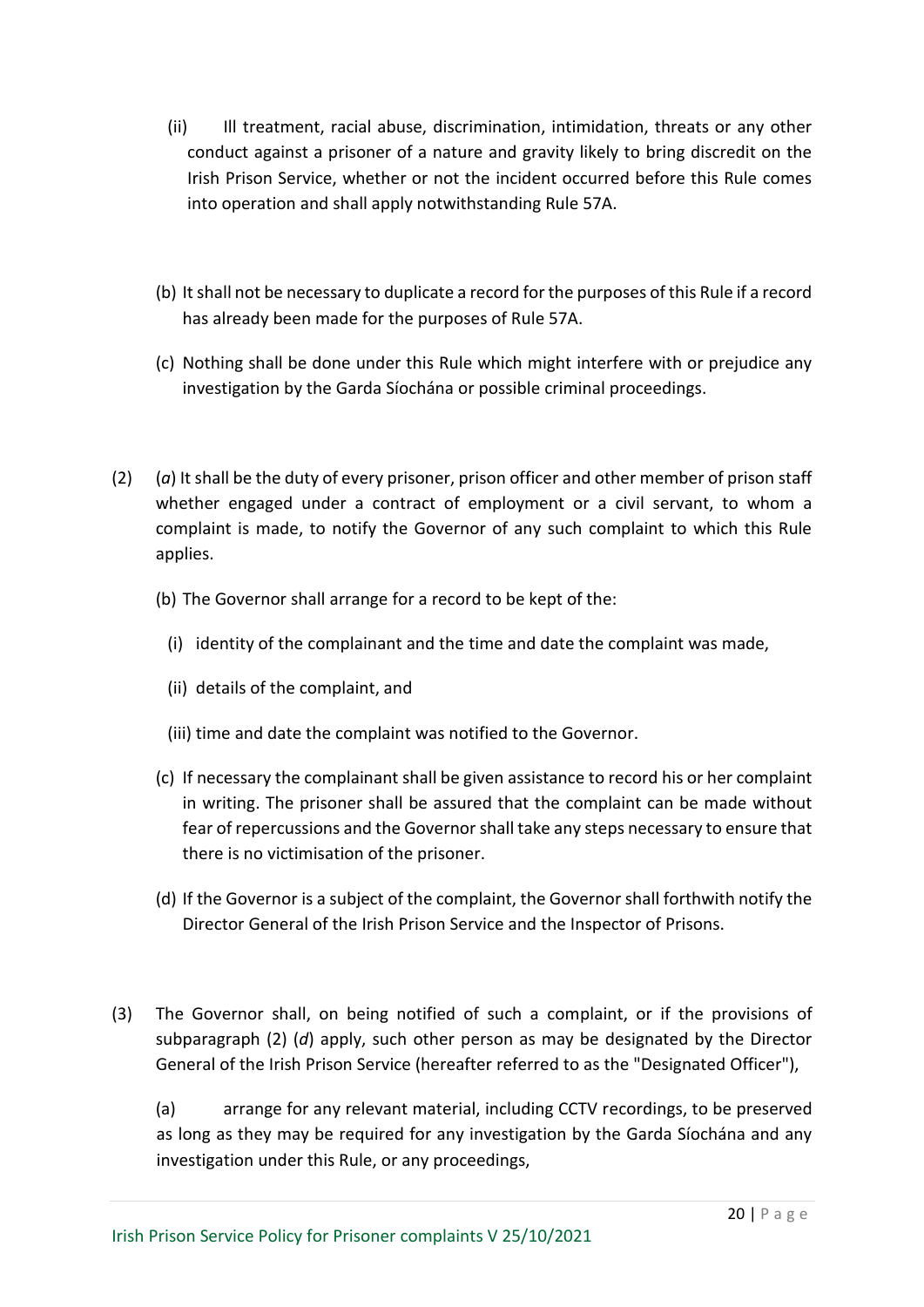(b) arrange for the prisoner in question to be examined and any injuries or marks recorded and photographed if any physical force is alleged,

(c) arrange for the names of all prisoners, staff and others who may be potential witnesses to be recorded, and

(d) advise the complainant that the complaint is being investigated and the procedures involved.

- (4) The Governor shall, within seven days of being notified of such a complaint, or the Designated Officer where the Governor is the subject of the complaint, refer the complaint and the evidence gathered pursuant to subparagraph(3) to the Director General and also notify the Inspector of Prisons.
- (5) (*a*) Subject to subparagraphs (*b*) and (*c*), the Director General shall appoint an investigation team comprising one or more persons to investigate the complaint. The person or persons appointed shall not be members of staff serving at the prison to which the complaint relates or have had a recent association with that prison through

having worked there or otherwise, and may be persons from outside the Irish Prison Service. The Governor and Inspector of Prisons shall be notified of the appointment of the person or persons.

(b) The Director General may decide not to appoint an investigation team if he or she is satisfied that the complaint is vexatious, without foundation or falls outside the scope of this Rule. If such a decision is made the Director General shall document the reasons

for the decision and arrange for the complainant, the Governor and the Inspector of Prisons to be advised of the decision and the reasons for the decision.

(c) If the complaint is withdrawn, the Governor, or the Designated Officer where the Governor is the subject of the complaint, shall inquire as to why the complaint was withdrawn, document the reasons given and forward a report to the Director General. If there is any evidence of any threat or inducement for the complainant to withdraw the complaint, the initiation of disciplinary proceedings shall be considered.

On receipt of the Governor's or the Designated Officer's report, the Director General may decide that the investigation should be terminated (and if so document the reasons for doing so and advise the Inspector of Prisons) or direct that the investigative process should continue.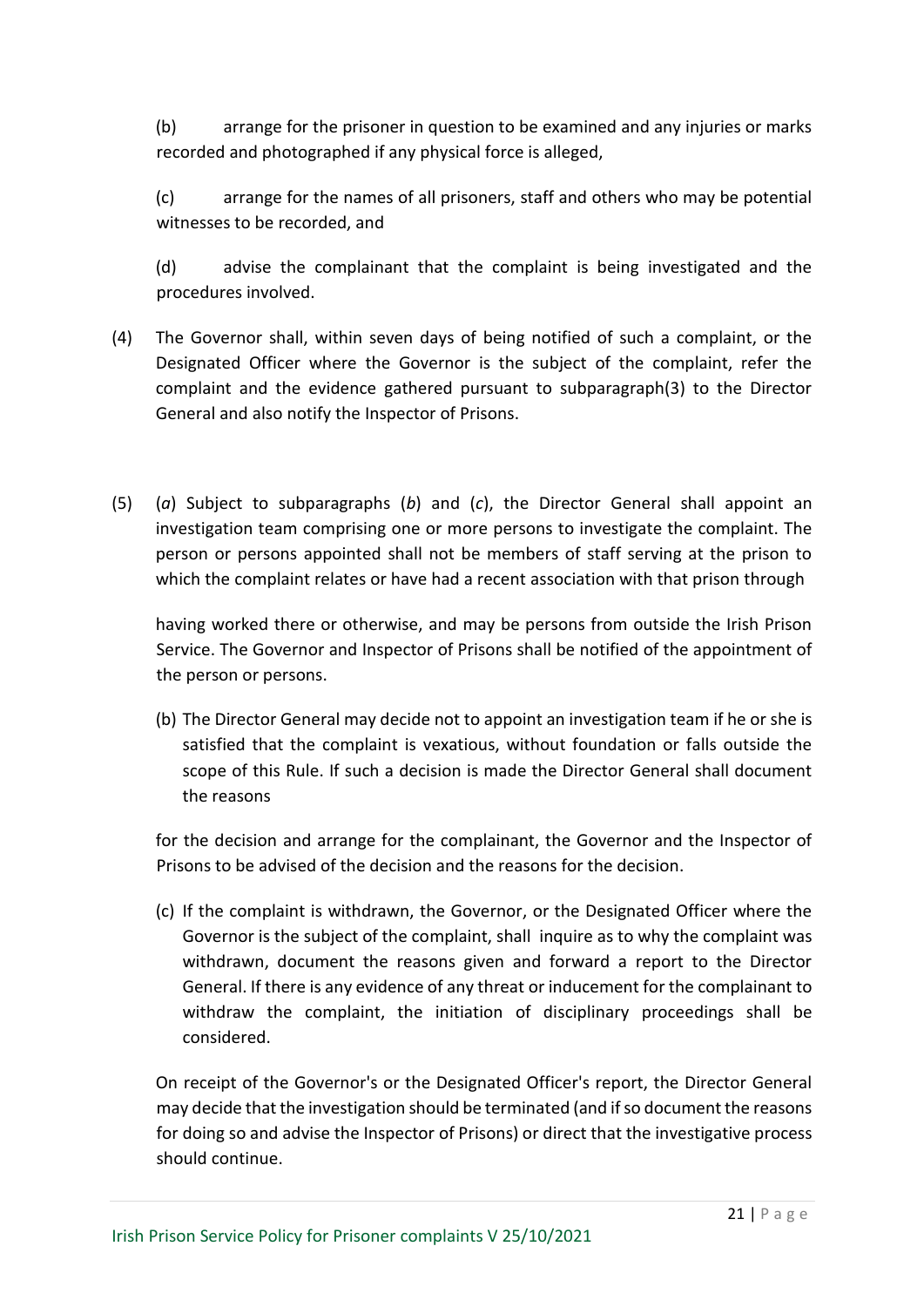- (6) The purpose of an investigation under this Rule shall be to advise whether there are grounds for the complaint, and to make recommendations on the future management of such complaints or their subject matter. Nothing in this Rule shall prevent the initiation of disciplinary proceedings before an investigation team is appointed or reports.
- (7) It shall be the duty of every prisoner, Governor, prison officer and other member of prison staff whether engaged under a contract of employment or a civil servant to cooperate fully with an investigation team appointed for the purpose of this Rule.
- (8) The complainant shall be advised of the identity of the member or members of the investigation team and how the team may be contacted.
- (9) The investigation team shall investigate the complaint. To this end the team may gather further evidence, interview persons and take statements. The team shall be given access to the prison and all records to which the complaint relates or any other prison.
- (10) (*a*) On completion of this investigation, the team shall submit a report to the Governor, unless the Governor is the subject of the complaint, and the Director General. If an investigation is not completed within 3 months from the date of the complaint an interim report shall be submitted to the Governor, unless the Governor is the subject of the complaint, and Director General documenting the progress made and the reasons why they will require further time to complete the report. The Inspector of Prisons shall be provided with a copy of every report submitted under this paragraph and the complainant shall be advised of the reasons for any delay.
	- (b) The Governor, or the Director General where the Governor is the subject of the complaint, shall make his or her finding on the basis of the report that:
		- (i) there are reasonable grounds for sustaining the complaint,
		- (ii) there are no reasonable grounds for sustaining the complaint, or
		- (iii) it has not been possible to make a determination as set out at (i) or (ii) above and may state the reasons for his or her finding.

The Governor, or the Director General where the Governor is the subject of the complaint, shall decide, what action if any should be taken, on the basis of the report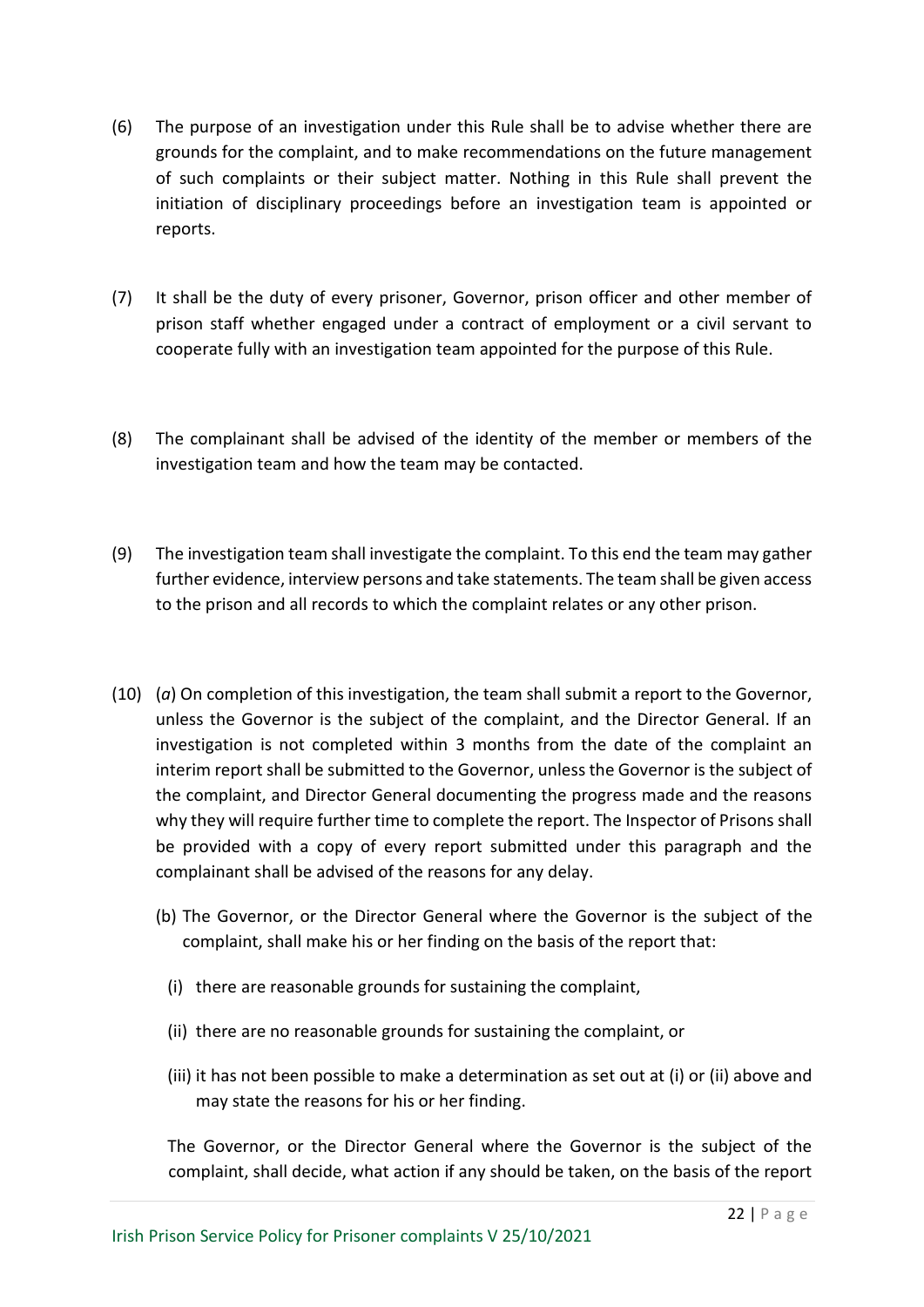and any other matters that he or she considers relevant. The finding and decision of the Governor, or the Director General where the Governor is the subject of the complaint, shall be documented and if any matters not in the report are taken into consideration for the purpose of deciding what action shall be taken those matters shall be referred to in the documentation.

The Governor, or the Director General where the Governor is the subject of the complaint, shall advise the complainant and any person against whom the complaint was made that the report of the investigating team has been received, and give, subject to subparagraph (*c*) below, a general outline of the report and advise them of his or her finding and decision. A copy of any report and the Governor's finding and decision shall be forwarded by the Governor to the Director General and the Inspector of Prisons or if the Governor is the subject of the complaint the Director General shall forward a copy of the report to the Inspector of Prisons.

(c) Subject to subparagraph (*d*) below no part of the report shall be made public or made known to the complainant or the person against who the complaint is made if it contains adverse findings about an identifiable person or if it might prejudice any criminal proceedings.

A prisoner may be told that disciplinary proceedings have been initiated and the outcome of such proceedings.

(d) The finding of the Governor and the report shall not be a basis for imposing any disciplinary sanction on an officer or a prisoner but notwithstanding this and any time limits provided for in the Prison (Disciplinary Code for Officers) Rules S.I. 289 of 1996 (hereafter referred to as the "Disciplinary Code"), such a report or the report with any additional statements or information may

(i) be used by a Governor to ground a Complaint Form under the Disciplinary Code against an officer and, subject to (*e*) below, any evidence gathered for the investigation may be referred to in disciplinary proceedings including at an Oral Hearing under the Disciplinary Code, or

(ii) be used by the Governor to ground an allegation of a breach of prison discipline and subject to (*e*) below, any evidence gathered for the investigation may be referred to in proceedings for breach of prison discipline.

(e) Statements made by an officer, prisoner or the Governor to the investigating team shall not be used in disciplinary proceedings against that officer or the Governor or the prisoner in proceedings for breach of prison discipline without his or her consent.